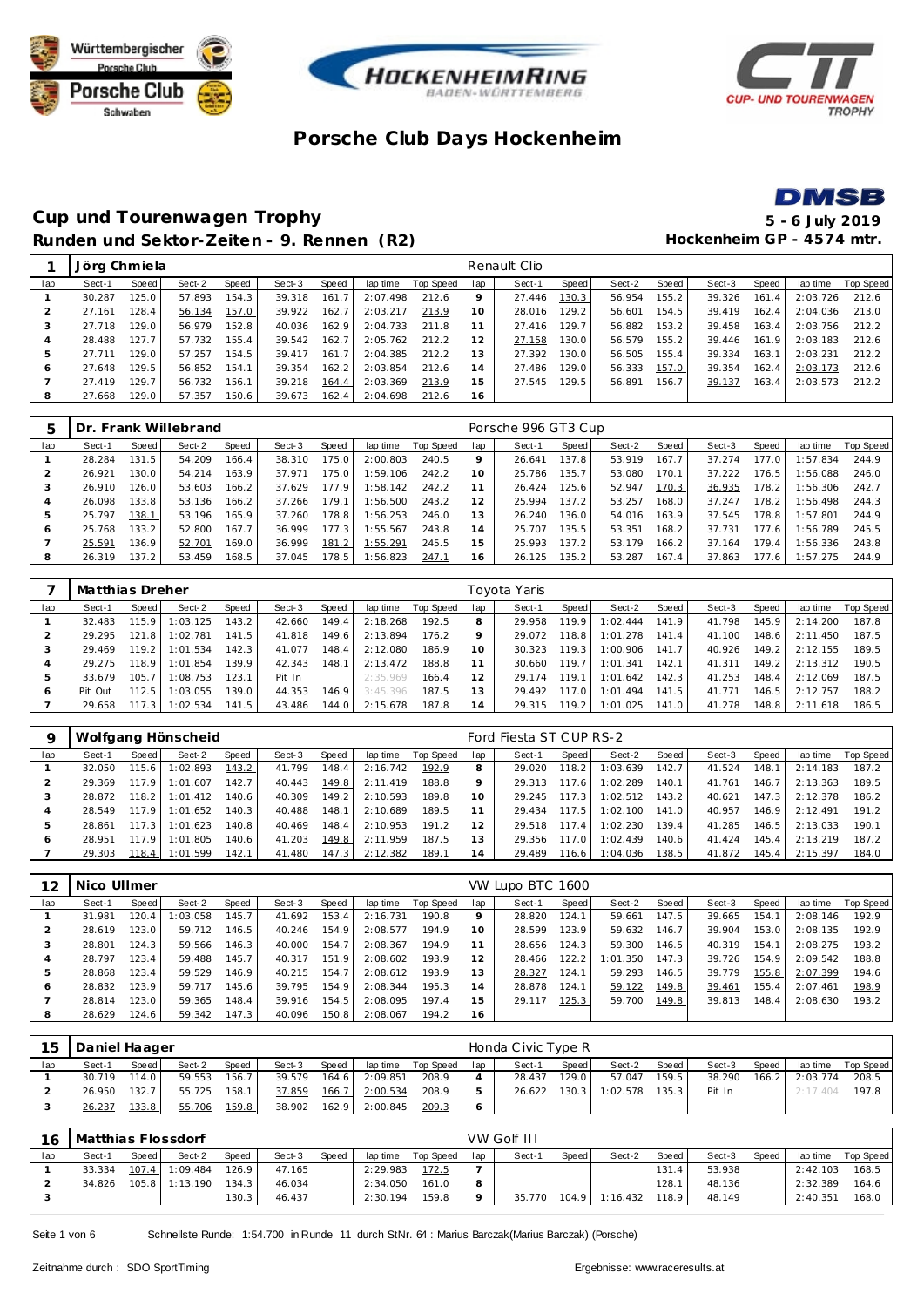







# **Cup und Tourenwagen Trophy 5 - 6 July 2019**

### **Runden und Sektor-Zeiten - 9. Rennen (R2) Hockenheim GP - 4574 mtr.**

|  |  |  |                                                                                          |  |  |  | 2:34.295  159.3  10  33.517  103.9  1:09.112  137.9  46.766 | 2:29.395 170.3   |  |
|--|--|--|------------------------------------------------------------------------------------------|--|--|--|-------------------------------------------------------------|------------------|--|
|  |  |  | $2:42.516$ 139.0 11                                                                      |  |  |  | 133.2 46.507                                                | $2:36.214$ 156.7 |  |
|  |  |  | $\begin{bmatrix} 2:39.591 & 145.4 & 12 \end{bmatrix}$ 35.673 103.9 1:14.979 129.7 46.086 |  |  |  |                                                             | $2:36.738$ 151.7 |  |

|         | Frank Schröder |       |        |       |        |       |          |           |                | Seat Leon MK1 Supa Copa |       |        |         |        |       |          |           |
|---------|----------------|-------|--------|-------|--------|-------|----------|-----------|----------------|-------------------------|-------|--------|---------|--------|-------|----------|-----------|
| lap     | Sect-1         | Speed | Sect-2 | Speed | Sect-3 | Speed | lap time | Top Speed | lap            | Sect-1                  | Speed | Sect-2 | Speed ' | Sect-3 | Speed | lap time | Top Speed |
|         | 30.186         | 123.9 | 57.063 | 162.7 | 39.130 |       | 2:06.379 | 213.4     | 9              |                         |       |        | 154.9   | 39.244 |       | 2:04.118 | 211.8     |
|         | 27.245         | 126.8 | 56.116 | 160.0 | 39.713 |       | 2:03.074 | 222.2     | 10             | 27.536                  | 129.3 | 56.729 | 155.6   | 39.188 |       | 2:03.453 | 214.3     |
| -3      | 27.582         | 129.3 | 57.299 | 157.4 | 39.814 |       | 2:04.695 | 215.1     |                | 27.700                  | 128.6 | 56.458 | 156.1   | 39.410 |       | 2:03.568 | 213.4     |
|         | 28.783         | 126.8 | 56.470 | 157.2 | 40.200 |       | 2:05.453 | 214.3     | 12             | 27.422                  | 128.4 | 56.554 | 155.2   | 39.044 |       | 2:03.020 | 215.6     |
|         | 27.445         | 130.6 | 56.547 | 153.6 | 39.806 |       | 2:03.798 | 216.4     | 13             | 27.186                  | 129.5 | 56.637 | 156.7   | 39.197 |       | 2:03.020 | 214.3     |
| $\circ$ | 27.733         | 126.8 | 57.312 | 152.3 | 39.578 |       | 2:04.623 | 213.4     | $\overline{4}$ | 27.330                  | 127.7 | 56.748 | 157.0   | 39.226 |       | 2:03.304 | 215.1     |
|         | 27.441         | 128.7 | 57.166 | 155.2 | 39.313 |       | 2:03.920 | 214.7     | 5              | 27.418                  | 129.8 | 57.354 | 156.3   | 39.695 |       | 2:04.467 | 215.1     |
| 8       | 27.208         | 126.2 | 58.275 | 152.5 | 39.112 |       | 2:04.595 | 214.7     | 6              |                         |       |        |         |        |       |          |           |

| 34  | Chris Jirsch |         |          |       |        |       |          |           |                | Renault Clio RS |       |        |       |        |       |          |           |
|-----|--------------|---------|----------|-------|--------|-------|----------|-----------|----------------|-----------------|-------|--------|-------|--------|-------|----------|-----------|
| lap | Sect-1       | Speed I | Sect-2   | Speed | Sect-3 | Speed | lap time | Top Speed | lap            | Sect-1          | Speed | Sect-2 | Speed | Sect-3 | Speed | lap time | Top Speed |
|     | 30.762       | 118.7   | : 00.401 | 150.0 | 41.396 | 155.8 | 2:12.559 | 199.6     | $\circ$        | 27.203          | 126.3 | 57.211 | 153.2 | 38.441 | 159.5 | 2:02.855 | 203.0     |
|     | 27.398       | 126.3   | 57.293   | 152.8 | 40.670 | 157.0 | 2:05.361 | 207.3     | 10             | 27.354          | 125.3 | 56.947 | 153.8 | 38.871 | 158.1 | 2:03.172 | 203.4     |
|     | 27.802       | 127.8   | 57.896   | 151.0 | 39.067 | 157.0 | 2:04.765 | 203.0     |                | 27.389          | 126.0 | 57.138 | 153.2 | 38.372 | 159.3 | 2:02.899 | 204.5     |
|     | 27.468       | 125.4   | 57.345   | 154.5 | 39.201 | 158.8 | 2:04.014 | 207.7     |                | 27.390          | 125.6 | 57.839 | 152.1 | 38.425 | 159.  | 2:03.654 | 203.8     |
| 5   | 27.315       | 126.8   | 57.125   | 153.0 | 39.153 | 157.7 | 2:03.593 | 205.3     | 3              | 27.174          | 125.6 | 57.042 | 153.8 | 38.824 | 155.4 | 2:03.040 | 203.8     |
| O   | 27.166       | 126.0   | 57.282   | 152.5 | 38.551 | 157.4 | 2:02.999 | 203.8     | $\overline{4}$ | 27.260          | 126.9 | 56.857 | 152.8 | 38.763 | 159.5 | 2:02.880 | 204.2     |
|     | 27.040       | 125.7   | 57.457   | 152.3 | 38.635 | 159.8 | 2:03.132 | 204.5     | 5              | 27.301          | 125.1 | 57.233 | 152.3 | 38.746 | 158.6 | 2:03.280 | 204.2     |
| 8   | 27.210       | 126.2   | 57.291   | 152.3 | 38.321 | 160.5 | 2:02.822 | 203.4     | 16             |                 |       |        |       |        |       |          |           |

| 38  | Christoph Eicker |       |          |       |        |       |          |           |     | Renault Clio RS III |       |        |       |        |       |          |           |
|-----|------------------|-------|----------|-------|--------|-------|----------|-----------|-----|---------------------|-------|--------|-------|--------|-------|----------|-----------|
| lap | Sect-1           | Speed | Sect-2   | Speed | Sect-3 | Speed | lap time | Top Speed | lap | Sect-1              | Speed | Sect-2 | Speed | Sect-3 | Speed | lap time | Top Speed |
|     | 31.750           | 117.9 | : 00.797 | 148.6 | 41.509 | 156.3 | 2:14.056 | 202.2     |     | 27.680              | 123.4 | 58.371 | 150.8 | 39.361 | 155.6 | 2:05.412 | 196.0     |
| 2   | 28.216           | 123.4 | 58.558   | 150.2 | 40.484 | 156.1 | 2:07.258 | 200.7     | 10  | 27.922              | 123.1 | 58.363 | 149.2 | 39.646 | 156.3 | 2:05.931 | 196.4     |
|     | 27.998           | 123.9 | 59.093   | 150.2 | 39.631 | 156.1 | 2:06.722 | 197.8     |     | 27.870              | 123.4 | 59.038 | 147.9 | 39.425 | 157.4 | 2:06.333 | 197.1     |
| 4   | 28.065           | 123.0 | 59.695   | 149.0 | 40.076 | 155.8 | 2:07.836 | 200.7     | 12  | 27.579              | 123.0 | 59.864 | 149.2 | 40.167 | 156.1 | 2:07.610 | 197.1     |
| 5   | 27.928           | 123.3 | 58.996   | 149.6 | 39.536 | 157.0 | 2:06.460 | 197.8     | 13  | 27.971              | 123.1 | 59.076 | 148.4 | 39.265 | 157.0 | 2:06.312 | 195.3     |
| O   | 27.899           | 123.0 | 58.624   | 149.4 | 39.793 | 157.2 | 2:06.316 | 197.8     | 14  | 27.961              | 123.4 | 58.928 | 150.0 | 39.458 | 156.7 | 2:06.347 | 197.1     |
|     | 28.092           | 126.2 | 59.139   | 147.5 | 39.226 | 157.9 | 2:06.457 | 200.4     | - 5 | 27.861              | 123.7 | 58.602 | 150.0 | 39.984 | 156.3 | 2:06.447 | 196.4     |
| 8   | 28.065           | 122.9 | 58.421   | 150.8 | 39.477 | 157.4 | 2:05.963 | 195.7     | 16  |                     |       |        |       |        |       |          |           |

| 43  | Rainer Stoffel |       |          |       |        |       |          |           |     | BMW Mini R56 |       |        |       |        |       |          |           |
|-----|----------------|-------|----------|-------|--------|-------|----------|-----------|-----|--------------|-------|--------|-------|--------|-------|----------|-----------|
| lap | Sect-1         | Speed | Sect-2   | Speed | Sect-3 | Speed | lap time | Top Speed | lap | Sect-1       | Speed | Sect-2 | Speed | Sect-3 | Speed | lap time | Top Speed |
|     | 32.079         | 110.5 | 1:02.192 | 145.4 | 42.871 | 149.6 | 2:17.142 | 205.3     | 9.  | 28.611       | 119.5 | 59.313 | 148.8 | 40.745 | 152.5 | 2:08.669 | 203.0     |
|     | 28.047         |       | 1:01.106 | 145.2 | 41.626 | 152.1 | 2:10.779 | 198.2     | 10  | 28.562       | 117.8 | 59.637 | 147.3 | 41.219 | 152.8 | 2:09.418 | 201.1     |
| З   | 28.886         | 118.7 | 59.734   | 146.5 | 40.921 | 150.0 | 2:09.541 | 195.7     |     | 29.358       | 116.9 | 59.720 | 149.2 | 41.000 | 152.1 | 2:10.078 | 194.9     |
| 4   | 28.609         | 119.9 | 58.713   | 144.6 | 40.716 | 149.6 | 2:08.038 | 202.6     | 12  | 28.772       | 116.8 | 59.016 | 149.8 | 40.609 | 152.3 | 2:08.397 | 200.4     |
| ь   | 27.548         |       | 1:00.098 | 149.6 | 40.933 | 151.9 | 2:08.579 | 199.6     | 13  | 28.434       | 115.3 | 59.726 | 148.4 | 40.671 | 151.9 | 2:08.831 | 201.1     |
| 6   | 28.309         |       | 1:00.519 | 147.7 | 40.464 | 152.5 | 2:09.292 | 204.9     | 14  | 29.475       | 116.8 | 59.638 | 145.7 | 40.718 | 150.4 | 2:09.831 | 203.4     |
|     | 27.500         |       | 59.638   | 149.8 | 40.287 | 153.4 | 2:07.425 | 203.0     | 15  | 29.101       | 123.6 | 59.857 | 150.0 | 40.404 | 151.0 | 2:09.362 | 202.2     |
| 8   | 28.271         | 119.3 | 58.866   | 149.0 | 40.205 | 152.3 | 2:07.342 | 203.0     | 16  |              |       |        |       |        |       |          |           |

| 45  | Phillip Müller |         |          |              |        |       |          |           |                | Mini Cooper S Challenge R 53 |       |        |       |        |       |          |           |
|-----|----------------|---------|----------|--------------|--------|-------|----------|-----------|----------------|------------------------------|-------|--------|-------|--------|-------|----------|-----------|
| lap | Sect-1         | Speed I | Sect-2   | <b>Speed</b> | Sect-3 | Speed | lap time | Top Speed | lap            | Sect-1                       | Speed | Sect-2 | Speed | Sect-3 | Speed | lap time | Top Speed |
|     | 31.263         | 120.9   | 1:00.097 | 145.4        | 40.571 | 157.4 | 2:11.931 | 204.5     |                | 27.816                       | 122.9 | 58.437 | 149.2 | 39.917 | 156.3 | 2:06.170 | 204.5     |
|     | 27.640         | 124.7   | 58.389   | 149.0        | 39.701 | 154.9 | 2:05.730 | 201.9     |                | 28.305                       | 120.9 | 58.240 | 149.8 | 39.696 | 156.1 | 2:06.241 | 202.6     |
|     | 27.763         | 123.4   | 58.349   | 149.6        | 39.091 | 155.6 | 2:05.203 | 198.5     |                | 27.854                       | 124.7 | 58.149 | 151.0 | 39.726 | 155.2 | 2:05.729 | 201.5     |
|     | 28.102         | 125.0   | 58.263   | 148.6        | 39.506 | 154.7 | 2:05.871 | 200.4     |                | 27.923                       | 124.1 | 58.342 | 150.6 | 39.764 | 155.4 | 2:06.029 | 201.1     |
|     | 27.847         | 123.9   | 58.176   | 149.2        | 40.130 | 155.4 | 2:06.153 | 199.3     | 13             | 27.861                       | 123.0 | 58.796 | 150.2 | 39.980 | 156.7 | 2:06.637 | 199.3     |
| 6   | 27.876         | 123.6   | 58.363   | 148.8        | 39.622 | 156.1 | 2:05.861 | 201.5     | $\overline{A}$ | 27.978                       | 123.0 | 58.405 | 150.0 | 39.774 | 157.2 | 2:06.157 | 200.4     |
|     | 27.731         | 122.9   | 58.044   | 149.8        | 39.651 | 153.0 | 2:05.426 | 201.5     | 5              | 28.444                       | 111.8 | 59.024 | 149.8 | 39.913 | 155.6 | 2:07.381 | 197.1     |
| 8   | 27.772         | 123.3   | 58.070   | 149.2        | 39.375 | 156.7 | 2:05.217 | 201.      | 16             |                              |       |        |       |        |       |          |           |

| 46  |        |       | Dietmar Blaskowski |       |              |       |                                |                       |     | BMW Z4M Coupe |       |              |       |        |       |                       |                    |
|-----|--------|-------|--------------------|-------|--------------|-------|--------------------------------|-----------------------|-----|---------------|-------|--------------|-------|--------|-------|-----------------------|--------------------|
| lap | Sect-1 | Speed | Sect-2             | Speed | Sect-3       | Speed |                                | laptime Top Speed lap |     | Sect-1        | Speed | Sect-2       | Speed | Sect-3 | Speed |                       | lap time Top Speed |
|     | 30.014 | 120.0 | 56.423             | 161.2 | 39.703       | 168.0 | 2:06.140                       | 224.1                 |     | 26.430        | 133.0 | 54.733 164.9 |       | 37.658 |       | 168.2 1:58.821        | 221.8              |
|     | 26.953 | 121.8 | 55.124             | 160.7 | 39.196 166.4 |       | 2:01.273                       | 223.1                 | 10  | 26.525        | 133.3 | 54.372 166.2 |       | 38.303 |       | 168.0 1:59.200        | 223.6              |
|     | 26.835 | 132.4 | 54.819             | 160.5 |              |       | 39.150  167.2  2:00.804  223.6 |                       | 111 | 26.555        | 133.3 | 54.439 165.4 |       |        |       | 37.832 169.8 1:58.826 | 226.4              |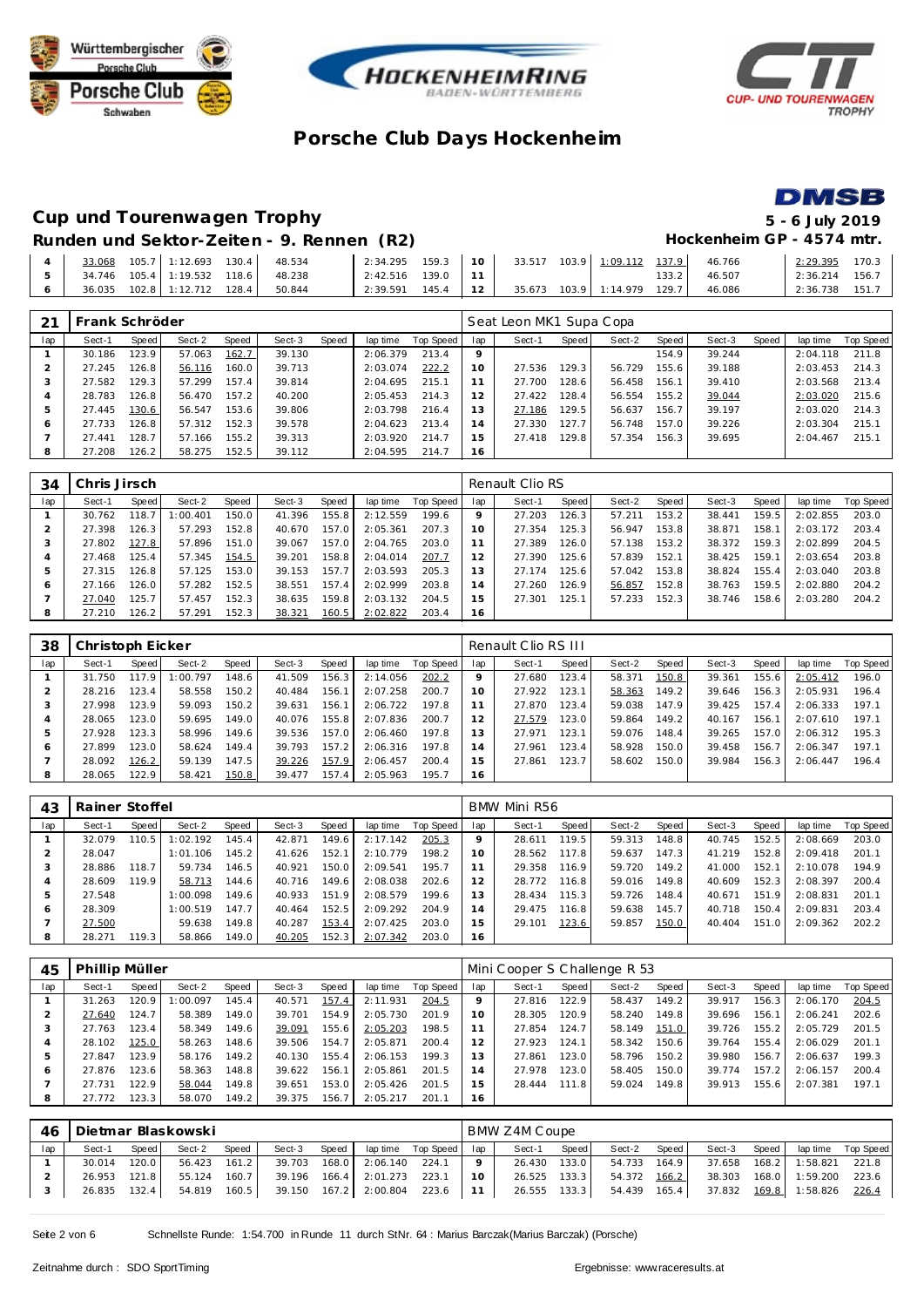







### **Cup und Tourenwagen Trophy 5 - 6 July 2019** Runden und Sektor-Zeiten - 9. Rennen (R2) **Hockenheim GP - 4574 mtr.**

|                |              |  |  |  |  |  |  |  | $34.534$ $95.5$ $57.276$ $164.4$ $38.093$ $168.5$ $2:09.903$ $214.3$ $12$ $26.640$ $134.5$ $54.748$ $163.9$ $37.646$ $168.8$ $1:59.034$ $224.5$ is |  |
|----------------|--------------|--|--|--|--|--|--|--|----------------------------------------------------------------------------------------------------------------------------------------------------|--|
|                |              |  |  |  |  |  |  |  | 26.526 132.2 54.904 161.9 37.725 169.0 1:59.155 221.3 13 26.754 131.4 54.505 163.4 37.852 167.7 1:59.111 222.2                                     |  |
|                |              |  |  |  |  |  |  |  | 26.218 133.7 54.933 162.9 37.755 168.8 1:58.906 222.7 14 27.333 122.7 54.848 163.9 37.780 167.7 1:59.961 220.9                                     |  |
|                |              |  |  |  |  |  |  |  | 26.529 132.5 54.780 164.4 38.011 169.5 1:59.320 223.1 15 46.746 133.3 55.426 160.7 37.682 169.5 1:59.854 225.5                                     |  |
| 8 <sup>1</sup> | 26.266 132.4 |  |  |  |  |  |  |  | 54.367 161.0 37.952 165.6 1:58.585 223.6 16 27.167 127.5 55.697 163.4 38.994 168.8 2:01.858 224.5                                                  |  |

| 47  | Manfred Siek |       |          |       |        |       |          |           |     | BMW AG MINI JCW Challenge |       |        |       |        |       |          |           |
|-----|--------------|-------|----------|-------|--------|-------|----------|-----------|-----|---------------------------|-------|--------|-------|--------|-------|----------|-----------|
| lap | Sect-1       | Speed | Sect-2   | Speed | Sect-3 | Speed | lap time | Top Speed | lap | Sect-1                    | Speed | Sect-2 | Speed | Sect-3 | Speed | lap time | Top Speed |
|     | 32.074       | 113.0 | 1:01.797 | 149.4 | 40.668 | 159.3 | 2:14.539 | 204.9     | Q   | 27.509                    | 131.7 | 57.814 | 151.5 | 39.730 | 162.2 | 2:05.053 | 207.7     |
|     | 28.211       | 116.4 | 59.662   | 150.0 | 40.281 | 158.8 | 2:08.154 | 197.1     | 10  | 27.274                    | 128.3 | 57.500 | 150.6 | 39.205 | 160.7 | 2:03.979 | 209.3     |
|     | 28.217       | 124.0 | 58.210   | 150.2 | 39.387 | 160.0 | 2:05.814 | 209.3     |     | 27.508                    | 133.3 | 57.038 | 149.4 | 40.710 | 158.6 | 2:05.256 | 210.1     |
|     | 28.138       | 125.0 | 58.533   | 151.3 | 39.272 | 159.5 | 2:05.943 | 207.3     | 12  | 28.062                    | 123.6 | 57.800 | 143.6 | 39.637 | 162.9 | 2:05.499 | 209.3     |
|     | 27.736       | 129.3 | 57.313   | 150.8 | 39.501 | 152.1 | 2:04.550 | 208.5     | 13  | 27.789                    | 125.3 | 57.848 | 150.2 | 41.961 | 163.6 | 2:07.598 | 208.      |
| Ô   | 27.773       | 130.4 | 57.269   | 149.8 | 39.138 | 158.1 | 2:04.180 | 210.9     | 14  | 27.531                    | 122.9 | 57.363 | 151.0 | 40.430 | 161.0 | 2:05.324 | 208.9     |
|     | 27.446       | 130.0 | 57.657   | 149.4 | 39.399 | 159.8 | 2:04.502 | 211.4     | 15  | 28.451                    | 126.0 | 58.836 | 151.3 | 40.690 | 161.7 | 2:07.977 | 205.3     |
| 8   | 27.838       | 131.9 | 57.756   | 152.3 | 39.451 | 164.9 | 2:05.045 | 213.0     | 16  |                           |       |        |       |        |       |          |           |

| 48        | Uwe Welzenbach |       |          |       |        |       |          |           |       | BMW AG MINI JCW Challenge |       |          |       |        |       |          |           |
|-----------|----------------|-------|----------|-------|--------|-------|----------|-----------|-------|---------------------------|-------|----------|-------|--------|-------|----------|-----------|
| lap       | Sect-1         | Speed | Sect-2   | Speed | Sect-3 | Speed | lap time | Top Speed | lap   | Sect-1                    | Speed | Sect-2   | Speed | Sect-3 | Speed | lap time | Top Speed |
|           | 32.531         | 109.0 | 1:02.464 | 146.7 | 42.223 | 159.1 | 2:17.218 | 201.1     |       | 28.343                    | 122.9 | 59.439   | 152.5 | 40.798 | 160.7 | 2:08.580 | 191.2     |
| $\bigcap$ | 28.953         | 121   | 1:00.318 | 149.8 | 41.245 | 159.8 | 2:10.516 | 197.4     |       | 30.321                    | 117.6 | 59.373   | 150.6 | 40.107 | 159.8 | 2:09.801 | 201.5     |
| 3         | 29.269         | 117.1 | 59.904   | 150.8 | 40.677 | 158.4 | 2:09.850 | 200.7     |       | 28.940                    | 116.3 | 1:00.289 | 152.8 | 40.388 | 160.7 | 2:09.617 | 197.1     |
|           | 28.680         | 119.2 | 59.254   | 150.8 | 40.567 | 160.7 | 2:08.501 | 204.5     | 12    | 28.708                    | 117.9 | 59.204   | 152.8 | 40.448 | 160.5 | 2:08.360 | 194.2     |
| 5         | 28.152         | 122.7 | 59.317   | 148.1 | 40.327 | 160.5 | 2:07.796 | 203.0     | 13    | 28.664                    | 116.8 | 59.458   | 153.4 | 40.612 | 160.7 | 2:08.734 | 201.5     |
| O         | 27.593         |       | 1:01.429 | 150.0 | 40.400 | 161.2 | 2:09.422 | 202.2     | 14    | 28.652                    | 120.0 | 59.454   | 146.9 | 40.021 | 159.8 | 2:08.127 | 201.9     |
|           | 28.447         | 117.4 | 58.853   | 152.3 | 40.243 | 161.4 | 2:07.543 | 200.4     | $5 -$ | 28.273                    | 119.9 | 1:00.227 | 143.8 | 40.200 | 158.6 | 2:08.700 | 200.0     |
| 8         | 27.987         | 121.9 | 59.121   | 154.1 | 40.259 | 158.1 | 2:07.367 | 196.0     | 16    |                           |       |          |       |        |       |          |           |

| 49  | Pirmin Weixler |       |          |       |        |       |          |           |                | BMW AG MINI JCW Challenge |       |          |       |        |       |          |           |
|-----|----------------|-------|----------|-------|--------|-------|----------|-----------|----------------|---------------------------|-------|----------|-------|--------|-------|----------|-----------|
| lap | Sect-1         | Speed | Sect-2   | Speed | Sect-3 | Speed | lap time | Top Speed | lap            | Sect-1                    | Speed | Sect-2   | Speed | Sect-3 | Speed | lap time | Top Speed |
|     | 31.835         | 119.9 | 59.745   | 142.7 | 40.780 | 153.6 | 2:12.360 | 204.2     |                | 27.848                    | 123.4 | 58.866   | 147.3 | 39.349 | 153.6 | 2:06.063 | 199.3     |
|     | 28.142         | 123.6 | 59.721   | 145.9 | 39.677 | 153.4 | 2:07.540 | 198.5     | 10             | 27.947                    | 123.3 | 58.907   | 146.5 | 39.352 | 153.0 | 2:06.206 | 197.4     |
|     | 28.039         | 123.1 | 58.915   | 147.7 | 40.138 | 150.8 | 2:07.092 | 199.6     |                | 28.084                    | 123.4 | 59.133   | 146.1 | 39.363 | 153.0 | 2:06.580 | 198.2     |
|     | 28.200         | 123.0 | 59.570   | 145.6 | 39.321 | 152.5 | 2:07.091 | 199.6     |                | 27.891                    | 123.0 | 58.979   | 146.7 | 39.694 | 153.8 | 2:06.564 | 198.5     |
|     | 28.001         | 122.9 | 58.729   | 146.5 | 39.098 | 153.0 | 2:05.828 | 200.7     | 3              | 27.722                    | 123.7 | 59.623   | 145.7 | 39.697 | 151.9 | 2:07.042 | 196.7     |
| 6   | 27.716         | 123.9 | 58.734   | 146.1 | 39.047 | 153.0 | 2:05.497 | 200.4     | $\overline{A}$ | 28.612                    | 122.4 | 59.324   | 145.9 | 39.716 | 151.9 | 2:07.652 | 197.1     |
|     | 26.936         |       | 1:03.681 | 145.2 | 39.494 | 153.8 | 2:10.111 | 199.6     | 5              | 27.976                    | 122.9 | 1:00.355 | 145.9 | 39.880 | 140.3 | 2:08.211 | 197.1     |
| 8   | 27.778         | 123.9 | 58.948   | 147.1 | 39.333 | 154.1 | 2:06.059 | 199.6     | 16             |                           |       |          |       |        |       |          |           |

| 53  | Patrick Lendle |         |        |              |        |                    |          |           |     | VW Beetle |       |        |                    |        |       |          |           |
|-----|----------------|---------|--------|--------------|--------|--------------------|----------|-----------|-----|-----------|-------|--------|--------------------|--------|-------|----------|-----------|
| lap | Sect-1         | Speed I | Sect-2 | <b>Speed</b> | Sect-3 | Speed              | lap time | Top Speed | lap | Sect-1    | Speed | Sect-2 | Speed              | Sect-3 | Speed | lap time | Top Speed |
|     | 31.962         | 120.9   | 59.390 | 144.8        | 41.928 | 154.9              | 2:13.280 | 204.5     |     | 27.656    | 122.6 | 58.380 | 150.4 <sub>1</sub> | 39.303 | 157.0 | 2:05.339 | 202.6     |
|     | 27.982         | 122.7   | 58.453 | 147.3        | 39.528 | 156.7              | 2:05.963 | 203.4     |     | 27.813    | 123.1 | 57.572 | 151.7              | 39.608 | 155.6 | 2:04.993 | 201.9     |
|     | 27.745         | 122.9   | 58.343 | 150.4        | 39.705 | 155.4 <sub>1</sub> | 2:05.793 | 198.5     |     | 27.875    | 122.2 | 58.159 | 151.7              | 39.311 | 155.8 | 2:05.345 | 201.9     |
|     | 27.948         | 121.9   | 57.988 | 149.21       | 40.074 | 156.5              | 2:06.010 | 198.5     |     | 28.187    | 120.7 | 58.687 | 151.7              | 40.106 | 128.7 | 2:06.980 | 200.7     |
|     | 27.614         | 123.9   | 58.062 | 150.0        | 39.297 | 157.4              | 2:04.973 | 202.2     | 10  |           |       |        |                    |        |       |          |           |

| 55  | Michael Haager |       |        |       |        |       |          |           |     | Audi A 3 Turbo |       |        |       |        |       |          |           |
|-----|----------------|-------|--------|-------|--------|-------|----------|-----------|-----|----------------|-------|--------|-------|--------|-------|----------|-----------|
| lap | Sect-1         | Speed | Sect-2 | Speed | Sect-3 | Speed | lap time | Top Speed | lap | Sect-1         | Speed | Sect-2 | Speed | Sect-3 | Speed | lap time | Top Speed |
|     | 29.920         | 120.5 | 56.357 | 163.1 | 38.843 | 172.8 | 2:05.120 | 233.3     |     | 26.269         | 133.7 | 53.943 | 164.6 | 37.508 | 177.3 | 1:57.720 | 234.3     |
|     | 27.413         | 132.7 | 55.261 | 163.6 | 38.012 | 175.6 | 2:00.686 | 236.8     | 10  | 25.934         | 139.7 | 53.882 | 167.2 | 37.725 | 177.0 | 1:57.541 | 236.8     |
|     | 26.039         | 140.6 | 53.067 | 168.2 | 37.566 | 176.2 | 1:56.672 | 236.3     | 11  | 26.286         | 141.9 | 53.247 | 168.2 | 37.934 | 176.5 | 1:57.467 | 235.3     |
|     | 25.926         | 132.0 | 54.012 | 168.0 | 37.601 | 176.8 | 1:57.539 | 235.3     | 12  | 26.615         | 125.7 | 53.694 | 170.3 | 37.796 | 175.0 | 1:58.105 | 233.3     |
|     | 26.641         | 139.0 | 53.145 | 168.8 | 37.376 | 173.4 | 1:57.162 | 236.3     | 13  | 26.252         | 142.3 | 53.415 | 165.4 | 38.192 | 176.2 | 1:57.859 | 235.3     |
| 6   | 26.071         | 139.4 | 53.431 | 167.7 | 37.837 | 177.0 | 1:57.339 | 236.3     | 14  | 26.431         | 141.2 | 54.308 | 166.4 | 37.794 | 179.4 | 1:58.533 | 232.3     |
|     | 26.417         | 138.5 | 52.789 | 168.0 | 37.662 | 177.6 | 1:56.868 | 236.8     | 15  | 26.467         | 138.1 | 54.731 | 169.8 | 37.657 | 174.8 | 1:58.855 | 233.8     |
| 8   | 26.507         | 137.1 | 53.272 | 171.2 | 37.345 | 178.5 | 1:57.124 | 234.3     | 16  | 26.615         | 139.7 | 53.960 | 169.8 | 39.166 | 179.1 | 1:59.741 | 229.8     |

| .56 | Jesco Kaczmarek |         |        |       |        |       |          |           |         | Audi TTS |       |        |        |        |       |          |           |
|-----|-----------------|---------|--------|-------|--------|-------|----------|-----------|---------|----------|-------|--------|--------|--------|-------|----------|-----------|
| lap | Sect-1          | Speed I | Sect-2 | Speed | Sect-3 | Speed | lap time | Top Speed | lap     | Sect-1   | Speed | Sect-2 | Speed  | Sect-3 | Speed | lap time | Top Speed |
|     | 30.336          | 128.7   | 58.939 | 155.2 | 38.385 |       | 2:07.660 | 207.3     | $\circ$ |          |       |        | 154.7  | 37.794 |       | 2:00.205 | 206.1     |
|     | 26.121          | 137.6   | 54.648 | 161.0 | 38.877 |       | 1:59.646 | 216.4     | 10      |          |       |        | 152.3  | 37.769 |       | 2:00.679 | 205.7     |
|     | 27.183          | 131.9   | 57.115 | 150.0 | 37.991 |       | 2:02.289 | 208.1     |         | 26.495   | 131.4 | 56.272 | 155.61 | 37.912 |       | 2:00.679 | 204.9     |
|     | 26.227          | 135.2   | 55.260 | 153.0 | 37.797 |       | 1:59.284 | 209.3     | 12      | 26.987   | 131.2 | 56.440 | 153.2  | 38.203 |       | 2:01.630 | 207.7     |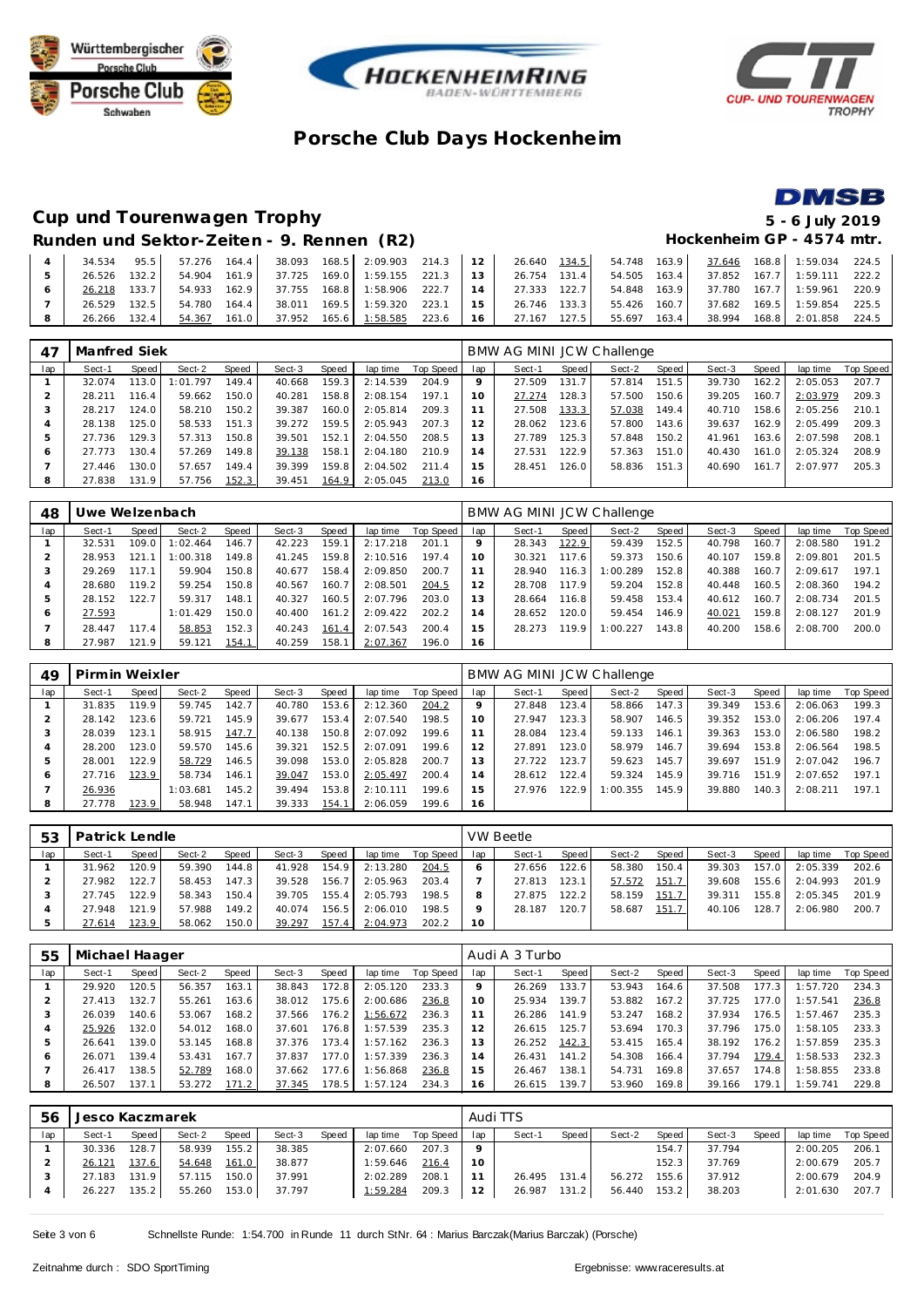







#### **Cup und Tourenwagen Trophy 5 - 6 July 2019 Runden und Sektor-Zeiten - 9. Rennen (R2) Hockenheim GP - 4574 mtr.**

|  |        |           |        |       | $\frac{1}{2}$       |          |          |    |        |       |        |       |        |                |       |
|--|--------|-----------|--------|-------|---------------------|----------|----------|----|--------|-------|--------|-------|--------|----------------|-------|
|  | 26.292 | 135.7     |        |       | 55.521 154.3 37.795 | 1:59.608 | 208.5 13 |    |        |       |        | 154.9 | 37.925 | 2:01.112 203.8 |       |
|  | 26.219 | $135.5$ I | 55.549 |       | 155.2 37.730        | 1:59.498 | 208.5    | 14 |        |       |        | 152.5 | 39.120 | 2:01.686 208.9 |       |
|  |        |           |        | 154.5 | 37.666              | 1:59.639 | 206.9    | 15 |        |       |        | 153.4 | 37.758 | 2:01.518 200.4 |       |
|  | 26.320 | 136.2     | 55.432 | 153.4 | 37.581              | 1:59.333 | 204.9    | 16 | 26.625 | 131.2 | 56.891 | 151.5 | 38.085 | 2:01.601       | 205.7 |

| 58  | Jörg Muszczak |       |        |       |        |       |          |           |     | Seat Supercopa MK2 |       |        |       |        |       |          |           |
|-----|---------------|-------|--------|-------|--------|-------|----------|-----------|-----|--------------------|-------|--------|-------|--------|-------|----------|-----------|
| lap | Sect-1        | Speed | Sect-2 | Speed | Sect-3 | Speed | lap time | Top Speed | lap | Sect-1             | Speed | Sect-2 | Speed | Sect-3 | Speed | lap time | Top Speed |
|     | 29.076        | 134.0 | 56.257 | 163.4 | 38.121 | 169.8 | 2:03.454 | 226.4     |     | 26.993             | 131.5 | 56.001 | 161.2 | 38.681 | 165.4 | 2:01.675 | 212.6     |
| 2   | 25.916        | 141.4 | 53.953 | 164.9 | 38.027 | 169.3 | 1:57.896 | 227.8     | 10  | 26.644             | 133.5 | 55.030 | 161.2 | 37.438 | 168.0 | 1:59.112 | 216.4     |
| З   | 26.846        | 137.1 | 54.400 | 163.9 | 37.701 | 167.7 | 1:58.947 | 221.3     | -1  | 27.011             | 124.9 | 55.849 | 161.2 | 37.665 | 166.2 | 2:00.525 | 213.9     |
|     | 26.562        | 136.0 | 54.788 | 159.1 | 37.816 | 166.9 | 1:59.166 | 218.6     | 12  | 28.271             | 129.7 | 56.126 | 157.9 | 37.691 | 164.9 | 2:02.088 | 215.6     |
| ь   | 27.492        | 135.7 | 56.174 | 159.5 | 38.157 | 165.1 | 2:01.823 | 218.6     | 13  | 26.917             | 132.4 | 55.364 | 162.4 | 38.388 | 166.4 | 2:00.669 | 215.1     |
| O   | 27.028        | 131.7 | 57.024 | 160.2 | 37.914 | 166.4 | 2:01.966 | 215.6     | 14  | 26.855             | 133.5 | 55.451 | 160.0 | 37.715 | 165.9 | 2:00.021 | 214.7     |
|     | 27.267        | 132.2 | 55.515 | 155.6 | 38.335 | 166.2 | 2:01.117 | 216.0     | 15  | 27.271             | 130.3 | 56.091 | 157.0 | 37.745 | 166.7 | 2:01.107 | 211.8     |
| 8   | 26.835        | 134.2 | 55.046 | 161.2 | 37.903 | 167.4 | 1:59.784 | 216.9     | 16  | 27.112             | 131.1 | 56.365 | 161   | 39.071 | 166.9 | 2:02.548 | 214.7     |

| 61  | Sven Schneider |       |        |              |        |       |          |           |                 | Porsche 996 GT3 Cup |        |        |       |        |       |          |           |
|-----|----------------|-------|--------|--------------|--------|-------|----------|-----------|-----------------|---------------------|--------|--------|-------|--------|-------|----------|-----------|
| lap | Sect-1         | Speed | Sect-2 | <b>Speed</b> | Sect-3 | Speed | lap time | Top Speed | lap             | Sect-1              | Speed  | Sect-2 | Speed | Sect-3 | Speed | lap time | Top Speed |
|     | 29.832         | 130.1 | 55.869 | 165.6        | 39.187 | 177.0 | 2:04.888 | 238.9     |                 | 26.448              | 133.7  | 54.803 | 166.9 | 38.578 | 178.5 | :59.829  | 238.9     |
|     | 27.633         | 132.4 | 55.857 | 165.4        | 39.114 | 177.9 | 2:02.604 | 243.2     | 10 <sup>°</sup> | 26.431              | 134.2  | 53.946 | 163.1 | 38.533 | 79.4  | :58.910  | 240.5     |
|     | 26.903         | 132.0 | 54.869 | 163.9        | 39.079 | 176.5 | 2:00.851 | 242.7     |                 | 27.041              | 129.2. | 55.342 | 167.2 | 38.347 | 180.0 | 2:00.730 | 239.5     |
|     | 26.695         | 134.2 | 54.776 | 163.9        | 38.587 | 177.6 | 2:00.058 | 243.2     | 2               | 26.762              | 135.0  | 54.326 | 159.3 | 39.382 | 176.8 | 2:00.470 | 240.0     |
|     | 26.754         | 132.0 | 54.329 | 163.4        | 38.457 | 177.0 | 1:59.540 | 242.2     | 3               | 26.833              | 136.2  | 55.013 | 162.2 | 38.996 | 176.5 | 2:00.842 | 237.4     |
| O   | 26.521         | 133.5 | 54.297 | 162.2        | 38.368 | 178.2 | 1:59.186 | 243.2     | 14              | 27.875              | 121.6  | 55.262 | 160.7 | 38.304 | 78.5  | 2:01.441 | 238.4     |
|     | 26.419         | 134.0 | 53.991 | 168.5        | 38.217 | 179.4 | 1:58.627 | 242.7     | 15              | 27.551              | 118.9  | 55.047 | 164.6 | 38.462 | 178.2 | 2:01.060 | 238.9     |
| 8   | 26.556         | 130.1 | 54.735 | 164.6        | 38.140 | 179.4 | 1:59.431 | 240.5     | 16              | 26.961              | 132.7  | 54.548 | 166.2 | 39.717 | 72.5  | 2:01.226 | 238.4     |

| 62  | Max Majer |       |        |       |        |       |          |           |     | Porsche 996 GT 3 Cup |       |        |       |        |       |          |           |
|-----|-----------|-------|--------|-------|--------|-------|----------|-----------|-----|----------------------|-------|--------|-------|--------|-------|----------|-----------|
| lap | Sect-1    | Speed | Sect-2 | Speed | Sect-3 | Speed | lap time | Top Speed | lap | Sect-1               | Speed | Sect-2 | Speed | Sect-3 | Speed | lap time | Top Speed |
|     | 30.673    | 119.5 | 56.326 | 167.2 | 38.855 | 180.9 | 2:05.854 | 229.3     |     | 25.724               | 142.9 | 53.958 | 170.3 | 37.320 | 182.4 | 1:57.002 | 251.7     |
|     | 26.984    | 134.5 | 52.324 | 168.5 | 37.406 | 179.4 | 1:56.714 | 249.4     | 10  | 25.409               | 144.2 | 53.195 | 168.5 | 37.111 | 181.2 | :55.715  | 242.7     |
|     | 26.846    | 133.7 | 52.386 | 168.5 | 37.414 | 180.3 | :56.646  | 248.3     |     | 27.373               | 136.5 | 53.616 | 171.7 | 37.421 | 183.7 | :58.410  | 238.4     |
|     | 26.039    | 133.3 | 53.267 | 164.9 | 37.404 | 180.0 | 1:56.710 | 244.9     |     | 25.345               | 139.4 | 52.074 | 169.8 | 37.790 | 180.9 | 1:55.209 | 246.6     |
| ь   | 25.624    | 136.5 | 52.798 | 167.2 | 37.649 | 179.1 | : 56.071 | 249.4     | 13  | 25.761               | 136.0 | 53.723 | 163.4 | 37.675 | 78.5  | 1:57.159 | 237.9     |
| O   | 25.629    | 140.1 | 52.564 | 169.0 | 37.125 | 182.1 | 1:55.318 | 245.5     | 14  | 25.570               | 135.8 | 53.163 | 168.0 | 38.245 | 181.2 | :56.978  | 250.6     |
|     | 25.486    | 137.8 | 52.677 | 168.2 | 37.161 | 182.7 | :55.324  | 247.7     | 15  | 25.642               | 138.1 | 53.092 | 164.6 | 37.466 | 180.0 | 1:56.200 | 247.7     |
| 8   | 26.095    | 141.4 | 53.630 | 170.9 | 38.257 | 184.3 | 1:57.982 | 242.7     | 16  | 26.196               | 136.0 | 52.921 | 166.9 | 37.775 | 180.9 | 1:56.892 | 245.5     |

| 64  | Marius Barczak |                    |        |       |        |       |          |           |                | Porsche 996 GT3 Cup |       |        |                       |        |       |          |           |
|-----|----------------|--------------------|--------|-------|--------|-------|----------|-----------|----------------|---------------------|-------|--------|-----------------------|--------|-------|----------|-----------|
| lap | Sect-1         | Speed              | Sect-2 | Speed | Sect-3 | Speed | lap time | Top Speed | lap            | Sect-1              | Speed | Sect-2 | Speed                 | Sect-3 | Speed | lap time | Top Speed |
|     | 29.165         | 117.8 <sub>1</sub> | 54.610 | 164.1 | 37.867 |       | 2:01.642 | 240.0     |                | 25.705              | 137.6 | 53.415 | 172.2                 | 36.690 |       | : 55.810 | 243.2     |
|     | 27.022         | 135.0              | 54.098 | 164.4 | 37.710 |       | 1:58.830 | 243.8     | 10             |                     |       |        | 170.9                 | 37.271 |       | : 56.134 | 246.0     |
|     | 26.417         | 134.3              | 53.200 | 169.8 | 36.927 |       | 1:56.544 | 243.2     |                | 25.868              | 137.6 | 52.361 | 171<br>$\overline{7}$ | 36.471 |       | 1:54.700 | 242.7     |
| 4   | 25.980         | 136.5              | 52.662 | 169.0 | 37.047 |       | 1:55.689 | 242.7     | 12             | 25.531              | 137.4 | 53.139 | 171<br>$\overline{2}$ | 36.848 |       | : 55.518 | 244.9     |
|     | 25.578         | 136.0              | 52.398 | 170.1 | 36.878 |       | 1:54.854 | 241.6     | 13             |                     |       |        | 171.2                 | 36.910 |       | : 55.277 | 246.6     |
| 6   | 25.808         | 136.4              | 52.611 | 169.5 | 36.866 |       | 1:55.285 | 243.2     | $\overline{4}$ | 25.613              | 136.9 | 52.803 | 171<br>$4^{\circ}$    | 37.012 |       | 1:55.428 | 242.7     |
|     | 25.804         | 137.4              | 52.325 | 171.4 | 36.778 |       | 1:54.907 | 244.9     | 15             | 25.676              | 136.4 | 52.863 | 171<br>$\mathcal{L}$  | 37.728 |       | 1:56.267 | 242.7     |
| 8   | 25.768         | 127.4              | 53.846 | 171.7 | 37.015 |       | 1:56.629 | 240.0     | 16             | 26.094              | 138.3 | 54.001 | 169.8 l               | 38.716 |       | 1:58.811 | 245.5     |

| 65  |        |       | Hans-Ulrich Kainzinger |       |        |         |          |           |                 | Porsche 964 |       |        |       |        |       |          |           |
|-----|--------|-------|------------------------|-------|--------|---------|----------|-----------|-----------------|-------------|-------|--------|-------|--------|-------|----------|-----------|
| lap | Sect-1 | Speed | Sect-2                 | Speed | Sect-3 | Speed   | lap time | Top Speed | lap             | Sect-1      | Speed | Sect-2 | Speed | Sect-3 | Speed | lap time | Top Speed |
|     | 28.759 | 130.3 | 56.255                 | 160.0 | 38.833 | 166.4   | 2:03.847 | 226.9     |                 | 26.274      | 131.9 | 54.712 | 163.6 | 37.903 | 168.2 | :58.889  | 225.0     |
|     | 26.500 | 135.0 | 54.867                 | 162.9 | 38.033 | 169.0 l | 1:59.400 | 227.8     | 10 <sup>°</sup> | 26.930      | 132.0 | 54.776 | 162.7 | 38.294 | 165.4 | 2:00.000 | 221.8     |
|     | 26.475 | 134.7 | 54.507                 | 163.4 | 37.625 | 170.6   | 1:58.607 | 227.4     |                 | 26.319      | 134.7 | 55.302 | 162.4 | 37.829 | 168.0 | 1:59.450 | 224.5     |
|     | 26.136 | 135.0 | 54.114                 | 162.4 | 37.680 | 170.6   | 1:57.930 | 228.3     |                 | 26.294      | 131.9 | 54.657 | 162.2 | 37.567 | 168.5 | :58.518  | 222.2     |
| ь   | 26.616 | 131.5 | 54.652                 | 162.7 | 37.502 | 169.5   | :58.770  | 225.9     |                 | 27.037      | 123.1 | 56.031 | 159.3 | 37.703 | 168.0 | 2:00.771 | 222.2     |
| 6   | 26.310 | 133.2 | 54.457                 | 162.9 | 37.753 | 169.5   | :58.520  | 225.9     | 4               | 26.516      | 131.2 | 54.784 | 161.9 | 37.609 | 168.0 | :58.909  | 222.2     |
|     | 26.277 | 33.0  | 54.216                 | 162.2 | 37.637 | 170.6   | 1:58.130 | 225.0     | 5               | 26.395      | 130.1 | 54.818 | 161.9 | 37.455 | 169.0 | :58.668  | 220.9     |
| 8   | 26.136 | 134.7 | 54.417                 | 163.1 | 37.795 | 169.5   | : 58.348 | 224.1     | 6               | 26.229      | 133.7 | 54.887 | 161.9 | 37.744 | 168.5 | :58.860  | 224.1     |

|     | 68   Markus Möller |       |                      |       |        |       |                             |                       | BMW M 3 |       |                             |       |        |       |                             |                    |
|-----|--------------------|-------|----------------------|-------|--------|-------|-----------------------------|-----------------------|---------|-------|-----------------------------|-------|--------|-------|-----------------------------|--------------------|
| lap | Sect-1             | Speed | Sect-2               | Speed | Sect-3 | Speed |                             | laptime Top Speed lap | Sect-1  | Speed | Sect-2                      | Speed | Sect-3 | Speed |                             | lap time Top Speed |
|     | 32.271             |       | 115.1 1:02.902       | 141.7 |        |       | 44.446 143.0 2:19.619 194.2 |                       |         |       | 32.445 101.7 1:09.910 111.6 |       |        |       | 48.594 116.5 2:30.949 182.4 |                    |
|     | 30.219             |       | 115.3 1:03.320 137.2 |       |        |       | 44.147 136.4 2:17.686 184.6 |                       | 33.333  |       | 99.3 1:09.021               | 102.1 |        |       | 47.534 128.4 2:29.888 157.2 |                    |

Seite 4 von 6 Schnellste Runde: 1:54.700 in Runde 11 durch StNr. 64 : Marius Barczak(Marius Barczak) (Porsche)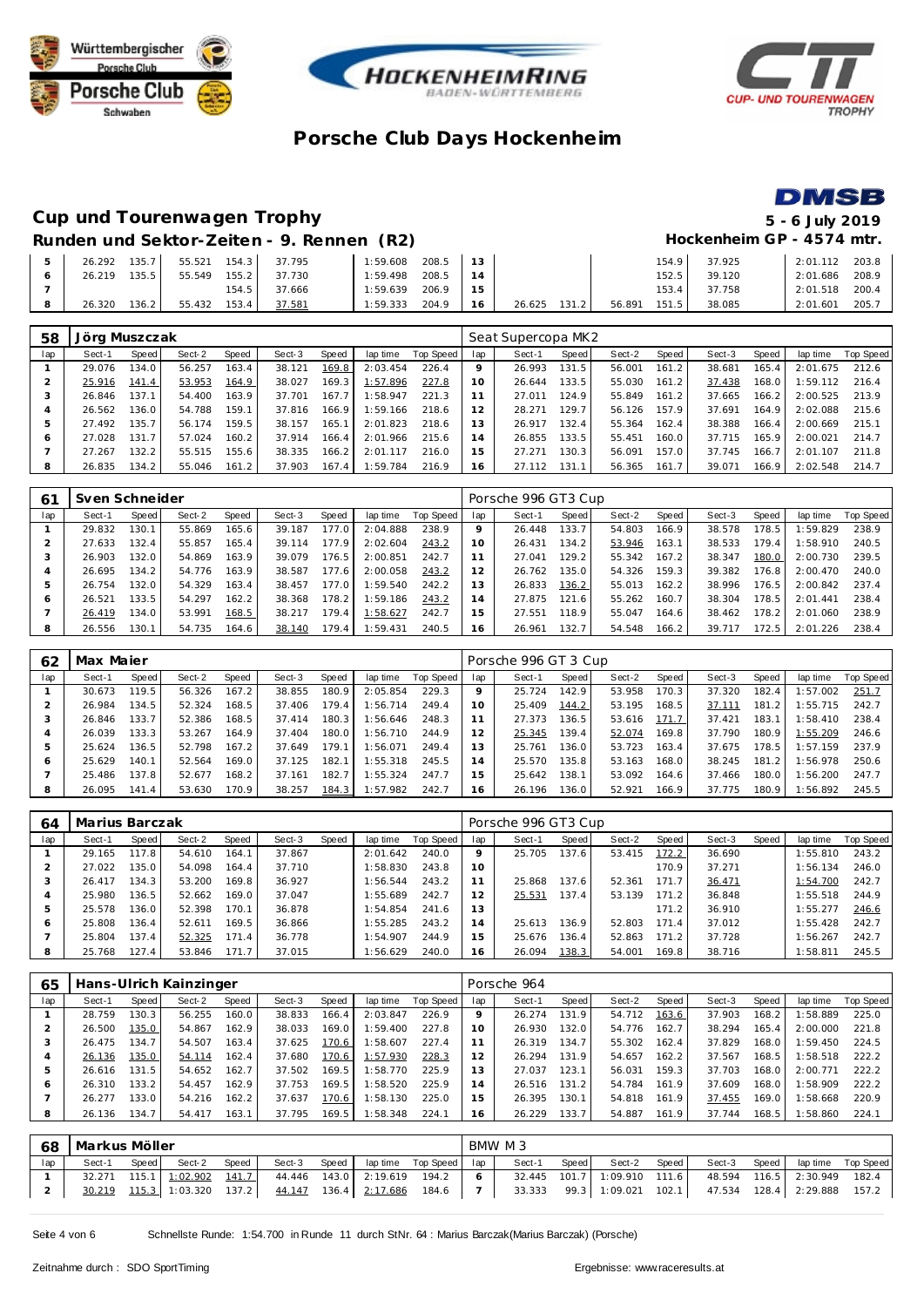







# **Cup und Tourenwagen Trophy 5 - 6 July 2019**

### Runden und Sektor-Zeiten - 9. Rennen (R2) **Hockenheim GP** - 4574 mtr.

|  |  |  |  |  | $\begin{bmatrix} 3 & 31.600 & 100.4 & 1:14.645 & 81.6 \end{bmatrix}$ 48.955 137.2 2:35.200 194.2 8 35.352 89.0 1:10.900 102.1 Pit In                                  |  |  | 2:58.557 161.9 |  |
|--|--|--|--|--|-----------------------------------------------------------------------------------------------------------------------------------------------------------------------|--|--|----------------|--|
|  |  |  |  |  | 4 31.322 112.1 1:04.612 117.0 46.346 132.4 2:22.280 198.2 9 Pit Out 93.7 1:12.551 108.0 Pit In 3:59.297 158.8                                                         |  |  |                |  |
|  |  |  |  |  | $\begin{bmatrix} 5 & 32.067 & 100.4 & 1:16.998 & 103.3 & 48.882 & 130.1 & 2:37.947 & 149.8 & 10 \end{bmatrix}$ Pit Out 91.4 1:12.638 92.9 51.205 109.0 7:45.450 157.0 |  |  |                |  |

| 75           | Stefan Hiller |       |          |        |        |       |          |           |     | VW LUPO GTI CUP GELB |       |          |       |        |       |          |           |
|--------------|---------------|-------|----------|--------|--------|-------|----------|-----------|-----|----------------------|-------|----------|-------|--------|-------|----------|-----------|
| lap          | Sect-1        | Speed | Sect-2   | Speed  | Sect-3 | Speed | lap time | Top Speed | lap | Sect-1               | Speed | Sect-2   | Speed | Sect-3 | Speed | lap time | Top Speed |
|              | 31.908        | 112.3 | 1:05.146 | 135.7  | 41.623 | 143.8 | 2:18.677 | 181.8     | 8   | 29.240               | 112.4 | 1:04.247 | 135.2 | 40.647 | 141.7 | 2:14.134 | 179.7     |
|              | 30.133        | 113.4 | 1:02.986 | 136.7  | 40.976 | 143.0 | 2:14.095 | 178.5     |     | 29.335               | 111.9 | 1:03.419 | 135.5 | 40.620 | 143.4 | 2:13.374 | 178.2     |
|              | 29.709        | 113.3 | 1:03.253 | 135.3. | 40.709 | 142.9 | 2:13.671 | 178.8     | 10  | 29.229               | 111.5 | 1:03.442 | 135.3 | 40.760 | 142.3 | 2:13.431 | 177.3     |
|              | 29.130        | 112.6 | 1:03.012 | 135.5  | 40.791 | 143.4 | 2:12.933 | 179.4     |     | 29.286               | 111.6 | 1:03.467 | 135.0 | 41.052 | 141.0 | 2:13.805 | 177.0     |
|              | 31.469        | 110.0 | 1:03.733 | 135.2  | 40.773 | 143.6 | 2:15.975 | 179.4     | 12  | 29.323               | 111.8 | 1:03.612 | 134.8 | 41.558 | 144.4 | 2:14.493 | 176.5     |
| <sub>6</sub> | 30.413        | 112.1 | 1:02.823 | 137.1  | 40.647 | 143.8 | 2:13.883 | 180.3     | 13  | 29.097               | 112.9 | 1:03.729 | 134.7 | 40.881 | 142.3 | 2:13.707 | 177.6     |
|              | 29.207        | 112.4 | 1:03.871 | 135.0  | 40.994 | 143.8 | 2:14.072 | 181.2     | 14  | 29.267               | 111.2 | 1:03.502 | 135.7 | 41.055 | 142.7 | 2:13.824 | 178.5     |

|     | Marcus Gesell |       |          |                    |        |       |          |           |                | Seat Leon Supercopa MK2 GMS |       |          |       |          |              |          |           |
|-----|---------------|-------|----------|--------------------|--------|-------|----------|-----------|----------------|-----------------------------|-------|----------|-------|----------|--------------|----------|-----------|
| lap | Sect-1        | Speed | Sect-2   | <b>Speed</b>       | Sect-3 | Speed | lap time | Top Speed | lap            | Sect-1                      | Speed | Sect-2   | Speed | Sect-3   | <b>Speed</b> | lap time | Top Speed |
|     |               |       |          | 155.4              | 38.526 |       | 2:05.312 | 211.8     | 8              | 27.975                      | 128.0 | 58.892   | 151.7 | 39.371   |              | 2:06.238 | 205.7     |
|     | 27.137        | 132.5 | 56.704   | 152.3 <sub>1</sub> | 41.735 |       | 2:05.576 | 212.2     |                |                             |       |          | 148.6 | 42.483   |              | 2:10.422 | 205.3     |
|     | 28.325        | 130.1 | 58.257   | 154.3              | 38.951 |       | 2:05.533 | 207.7     |                | 29.051                      | 127.8 | 59.269   | 151.7 | 40.362   |              | 2:08.682 | 204.9     |
|     | 28.608        | 128.9 | 58.441   | 151.31             | 40.204 |       | 2:07.253 | 210.1     |                | 28.123                      | 128.6 | 59.907   | 150.4 | 40.057   |              | 2:08.087 | 205.7     |
|     | 27.617        | 128.6 | 57.799   | 153.0              | 39.773 |       | 2:05.189 | 207.7     |                | 28.201                      | 125.4 | 1:00.908 | 149.6 | 43.652   |              | 2:12.761 | 204.2     |
|     | 28.006        | 128.4 | 58.812   | 149.8              | 39.899 |       | 2:06.717 | 207.7     | 13             | 29.193                      | 127.8 | 1:02.310 | 147.1 | 41.258   |              | 2:12.761 | 177.6     |
|     | 27.711        | 129.  | 1:00.075 | 148.6              | 40.075 |       | 2:07.861 | 206.7     | $\overline{4}$ | 30.693                      | 10.8  | 1:24.263 | 71.1  | 1:24.213 |              | 3:19.169 | 130.0     |

| 850 | Johanna Amann |       |          |       |        |       |          |           |     | Renault Clio Cup III |       |        |         |        |       |          |           |
|-----|---------------|-------|----------|-------|--------|-------|----------|-----------|-----|----------------------|-------|--------|---------|--------|-------|----------|-----------|
| lap | Sect-1        | Speed | Sect-2   | Speed | Sect-3 | Speed | lap time | Top Speed | lap | Sect-1               | Speed | Sect-2 | Speed   | Sect-3 | Speed | lap time | Top Speed |
|     | 31.705        | 124.7 | 1:01.270 | 147.9 | 40.137 |       | 2:13.112 | 196.4     |     |                      |       |        | 148.1   | 40.089 |       | 2:08.274 | 194.9     |
|     | 28.614        | 125.3 | 1:00.417 | 147.1 | 39.750 |       | 2:08.781 | 194.6     | 10  | 29.138               | 116.5 | 59.707 | 148.8   | 39.951 |       | 2:08.796 | 195.7     |
|     | 28.665        | 127.1 | 1:00.153 | 146.3 | 40.441 |       | 2:09.259 | 195.3     |     | 29.660               | 120.4 | 59.577 | 148.6 I | 40.219 |       | 2:09.456 | 195.7     |
|     | 28.365        | 125.3 | 59.118   | 147.5 | 39.864 |       | 2:07.347 | 194.9     | 12  | 29.593               | 122.0 | 59.677 | 147.5   | 40.411 |       | 2:09.681 | 194.6     |
|     | 28.477        | 126.6 | 59.691   | 147.5 | 40.375 |       | 2:08.543 | 195.7     | 13  | 28.914               | 125.9 | 59.731 | 145.9   | 40.554 |       | 2:09.199 | 193.5     |
| 6   | 28.389        | 125.4 | 59.365   | 149.2 | 39.725 |       | 2:07.479 | 196.4     | 4   | 28.939               | 124.1 | 59.834 | 149.O I | 40.486 |       | 2:09.259 | 193.9     |
|     | 28.739        | 121.3 | 1:01.635 | 147.7 | 39.937 |       | 2:10.311 | 195.7     | 15  | 28.728               | 126.3 | 59.666 | 146.9   | 40.147 |       | 2:08.541 | 192.9     |
| 8   | 29.005        | 108.5 | 1:00.730 | 147.9 | 40.421 |       | 2:10.156 | 191.8     | 16  |                      |       |        |         |        |       |          |           |

| 861 | Thomas Zürcher |       |        |       |        |       |          |           |     | Renault Clio Cup |       |        |       |        |       |          |           |
|-----|----------------|-------|--------|-------|--------|-------|----------|-----------|-----|------------------|-------|--------|-------|--------|-------|----------|-----------|
| lap | Sect-1         | Speed | Sect-2 | Speed | Sect-3 | Speed | lap time | Top Speed | lap | Sect-1           | Speed | Sect-2 | Speed | Sect-3 | Speed | lap time | Top Speed |
|     | 27.997         | 130.4 | 56.563 | 152.5 | 39.020 | 160.5 | 2:03.580 | 201.9     |     | 27.065           | 130.0 | 56.745 | 153.8 | 38.402 | 161.2 | 2:02.212 | 204.9     |
|     | 27.232         | 129.2 | 56.309 | 155.4 | 38.121 | 160.5 | 2:01.662 | 202.2     | 10  | 26.835           | 129.3 | 56.416 | 154.7 | 38.313 | 161.9 | 2:01.564 | 204.9     |
|     | 27.097         | 130.4 | 56.474 | 154.7 | 38.408 | 160.5 | 2:01.979 | 206.5     |     | 27.233           | 127.8 | 56.407 | 155.4 | 38.310 | 160.5 | 2:01.950 | 205.3     |
|     | 26.928         | 130.3 | 55.995 | 155.6 | 38.879 | 161.9 | 2:01.802 | 210.1     | 12  | 26.932           | 128.7 | 56.719 | 150.8 | 38.438 | 159.5 | 2:02.089 | 205.7     |
| b   | 26.790         | 128.4 | 56.413 | 144.8 | 38.392 | 161.0 | 2:01.595 | 209.3     | 13  | 26.989           | 129.2 | 56.608 | 154.3 | 38.505 | 160.5 | 2:02.102 | 206.1     |
| O   | 26.884         | 129.8 | 56.317 | 154.7 | 38.388 | 162.9 | 2:01.589 | 207.3     | 14  | 26.998           | 128.6 | 57.169 | 152.3 | 38.595 | 160.2 | 2:02.762 | 207.3     |
|     | 26.989         | 129.8 | 56.464 | 148.4 | 38.189 | 162.4 | 2:01.642 | 207.7     | 15  | 26.986           | 128.4 | 56.377 | 155.2 | 38.660 | 159.1 | 2:02.023 | 205.3     |
| 8   | 26.758         | 129.7 | 56.307 | 154.7 | 38.272 | 161.9 | 2:01.337 | 209.3     | 16  |                  |       |        |       |        |       |          |           |

| 863            | Stephan Zbinden |       |          |       |        |       |          |           |     | Renault RS III Cup |       |        |       |        |       |          |           |
|----------------|-----------------|-------|----------|-------|--------|-------|----------|-----------|-----|--------------------|-------|--------|-------|--------|-------|----------|-----------|
| lap            | Sect-1          | Speed | Sect-2   | Speed | Sect-3 | Speed | lap time | Top Speed | lap | Sect-1             | Speed | Sect-2 | Speed | Sect-3 | Speed | lap time | Top Speed |
|                | 31.452          | 120.5 | 1:00.436 | 149.6 | 39.866 | 153.8 | 2:11.754 | 195.7     |     | 28.141             | 124.1 | 59.929 | 150.4 | 39.409 | 155.4 | 2:07.479 | 195.3     |
| $\overline{2}$ | 28.040          | 124.1 | 59.663   | 149.4 | 39.710 | 154.3 | 2:07.413 | 194.9     | 10  | 27.802             | 123.9 | 59.402 | 150.4 | 39.162 | 155.2 | 2:06.366 | 196.0     |
| 3              | 28.044          | 124.3 | 59.983   | 145.7 | 39.706 | 154.1 | 2:07.733 | 194.6     |     | 27.905             | 123.1 | 59.395 | 150.4 | 39.744 | 153.4 | 2:07.044 | 196.7     |
| 4              | 28.168          | 124.0 | 59.431   | 148.8 | 39.412 | 154.7 | 2:07.011 | 194.2     | 12  | 27.925             | 124.0 | 59.563 | 149.8 | 39.688 | 154.7 | 2:07.176 | 196.0     |
| 5              | 27.887          | 124.1 | 59.608   | 149.6 | 39.154 | 154.9 | 2:06.649 | 195.7     | 3   | 28.489             | 123.0 | 59.337 | 149.6 | 40.420 | 155.2 | 2:08.246 | 197.4     |
| 6              | 29.148          | 123.7 | 59.218   | 150.2 | 39.068 | 154.9 | 2:07.434 | 195.3     | 14  | 27.966             | 123.1 | 59.593 | 150.2 | 39.789 | 153.0 | 2:07.348 | 195.7     |
|                | 27.826          | 123.0 | 59.280   | 150.2 | 39.483 | 153.6 | 2:06.589 | 194.9     | 15  | 28.114             | 121.9 | 59.737 | 150.6 | 39.197 | 154.9 | 2:07.048 | 194.6     |
| 8              | 27.912          | 123.3 | 59.676   | 150.6 | 39.570 | 154.9 | 2:07.158 | 194.6     | 16  |                    |       |        |       |        |       |          |           |

| 870 | Denis Wolf |       |        |       |        |       |          |           |     | Renault Clio Cup III |        |        |       |        |       |                |           |
|-----|------------|-------|--------|-------|--------|-------|----------|-----------|-----|----------------------|--------|--------|-------|--------|-------|----------------|-----------|
| lap | Sect-1     | Speed | Sect-2 | Speed | Sect-3 | Speed | lap time | Top Speed | lap | Sect-1               | Speed  | Sect-2 | Speed | Sect-3 | Speed | lap time       | Top Speed |
|     | 29.729     | 126.3 | 58.340 | 151.3 | 39.608 | 153.4 | 2:07.677 | 199.6     |     | 27.497               | 126.0  | 58.405 | 150.8 | 39.477 | 157.4 | 2:05.379       | 198.2     |
|     | 27.788     | 125.6 | 58.566 | 149.6 | 39.173 | 154.1 | 2:05.527 | 197.1     |     | 28.919               | 124.01 | 58.689 | 151.3 | 39.587 |       | 155.4 2:07.195 | 197.1     |
|     | 27.398     | 125.4 | 58.717 | 150.0 | 39.284 | 154.7 | 2:05.399 | 196.7     |     | 27.807               | 124.7  | 58.722 | 149.4 | 39.216 |       | 155.4 2:05.745 | 197.8     |
|     | 27.481     | 124.3 | 59.869 | 146.3 | 40.174 | 154.9 | 2:07.524 | 198.5     |     | 27.954               | 126.2  | 58.657 | 149.6 | 39.057 | 156.1 | 2:05.668       | 198.9     |
|     | 28.279     | 123.0 | 58.213 | 149.6 | 38.889 | 155.4 | 2:05.381 | 199.6     | 13  | 27.863               | 124.4  | 58.383 | 149.4 | 38.768 | 156.3 | 2:05.014       | 196.0     |